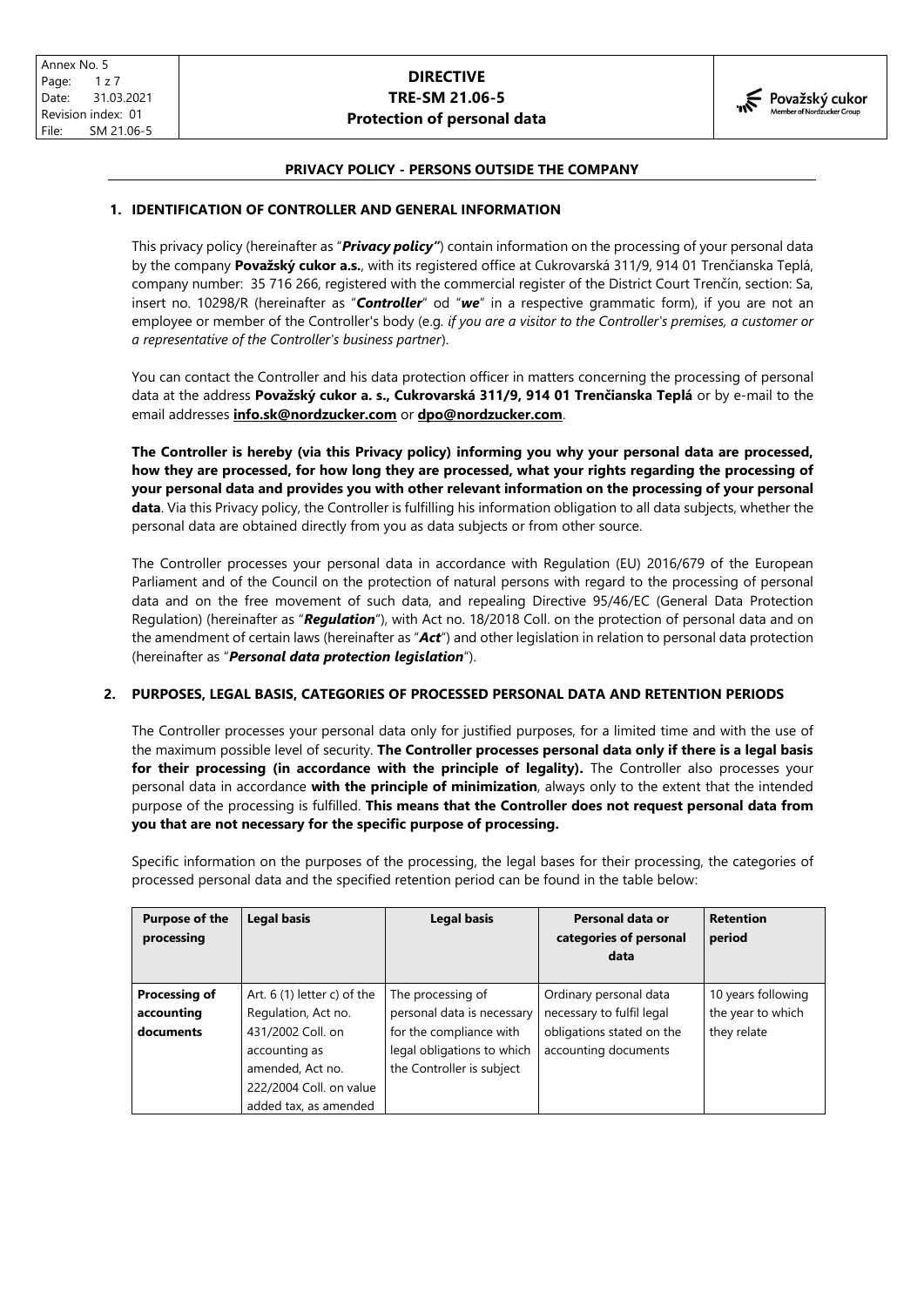

| <b>Processing of</b>  | Art. $6(1)$ letter c) of the | The processing of          | Ordinary personal data       | In accordance with   |
|-----------------------|------------------------------|----------------------------|------------------------------|----------------------|
| documents in          | Regulation, Act no.          | personal data is necessary | necessary to fulfil legal    | the relevant         |
| accordance with       | 395/2002 Coll. on            | for the compliance with    | obligations                  | provisions of Act    |
| the registry rules    | Archives and Registries      | legal obligations to which |                              | no. 395/2002 Coll.   |
| and the               | and on Amendments to         | the Controller is subject  |                              | on archives and      |
| Controller's          | Certain Acts, as             |                            |                              | registries and on    |
| registration          | amended, Act no.             |                            |                              | the amendment of     |
| plan, including       | 395/2013 Coll. on the        |                            |                              | certain laws as      |
| the processing        | electronic form of the       |                            |                              | amended              |
| of received and       | exercise of powers by        |                            |                              |                      |
| sent mail             | public authorities (the      |                            |                              |                      |
|                       | e-Government Act), as        |                            |                              |                      |
|                       | amended                      |                            |                              |                      |
| <b>Records and</b>    | Art. 6 (1) letter c)         | The processing of          | Ordinary personal data and   | 10 years following   |
| conduct of            | Regulation, Act no.          | personal data is necessary | a special category of        | the year to which    |
| judicial and          | 160/2015 Coll. Civil         | for the compliance with    | personal data necessary to   | they relate          |
| administrative        |                              |                            |                              |                      |
|                       | Dispute Procedure as         | legal obligations to which | fulfil legal obligations and |                      |
| proceedings           | amended, Act no.             | the Controller is subject  | defend legal claims          |                      |
|                       | 307/2016 Coll. on            |                            |                              |                      |
|                       | Reminder Procedure           |                            |                              |                      |
|                       | and on Amendments to         |                            |                              |                      |
|                       | Certain Acts, Act no.        |                            |                              |                      |
|                       | 71/1967 Coll. on             |                            |                              |                      |
|                       | administrative               |                            |                              |                      |
|                       | proceedings as               |                            |                              |                      |
|                       | amended                      |                            |                              |                      |
|                       | (Administrative              |                            |                              |                      |
|                       | Procedure Code)              |                            |                              |                      |
| Processing of         | Art. 6 (1) letter c) of the  | The processing of          | Ordinary personal data       | Until the            |
| applications of       | Regulation, Act no.          | personal data is necessary | necessary to fulfil legal    | application of data  |
| the data subjects     | 18/2018 Coll. on the         | for the compliance with    | obligations                  | subject is processed |
| when exercising       | protection of personal       | legal obligations to which |                              |                      |
| their rights          | data and on the              | the Controller is subject  |                              |                      |
|                       | amendment of certain         |                            |                              |                      |
|                       | laws                         |                            |                              |                      |
| <b>Records of the</b> | Art. 6 (1) letter f)         | The processing of          | Ordinary personal data       | 5 years following    |
| exercised rights      | Regulation                   | personal data is carried   | necessary to fulfil legal    | the year to which    |
| of the data           |                              | out for the purposes of    | obligations                  | they relate          |
| subjects and          |                              | legitimate interests       |                              |                      |
| records of the        |                              | pursued by the             |                              |                      |
| ways of               |                              | Controller, which consist  |                              |                      |
| handling of the       |                              | in the need to ensure the  |                              |                      |
| exercised rights      |                              | registration of the        |                              |                      |
| of the data           |                              | exercised rights of data   |                              |                      |
| subjects              |                              | subjects for possible      |                              |                      |
|                       |                              | control of the supervisory |                              |                      |
|                       |                              | authority and proof of     |                              |                      |
|                       |                              | compliance with the        |                              |                      |
|                       |                              | controller's obligations   |                              |                      |
|                       |                              | under relevant legislation |                              |                      |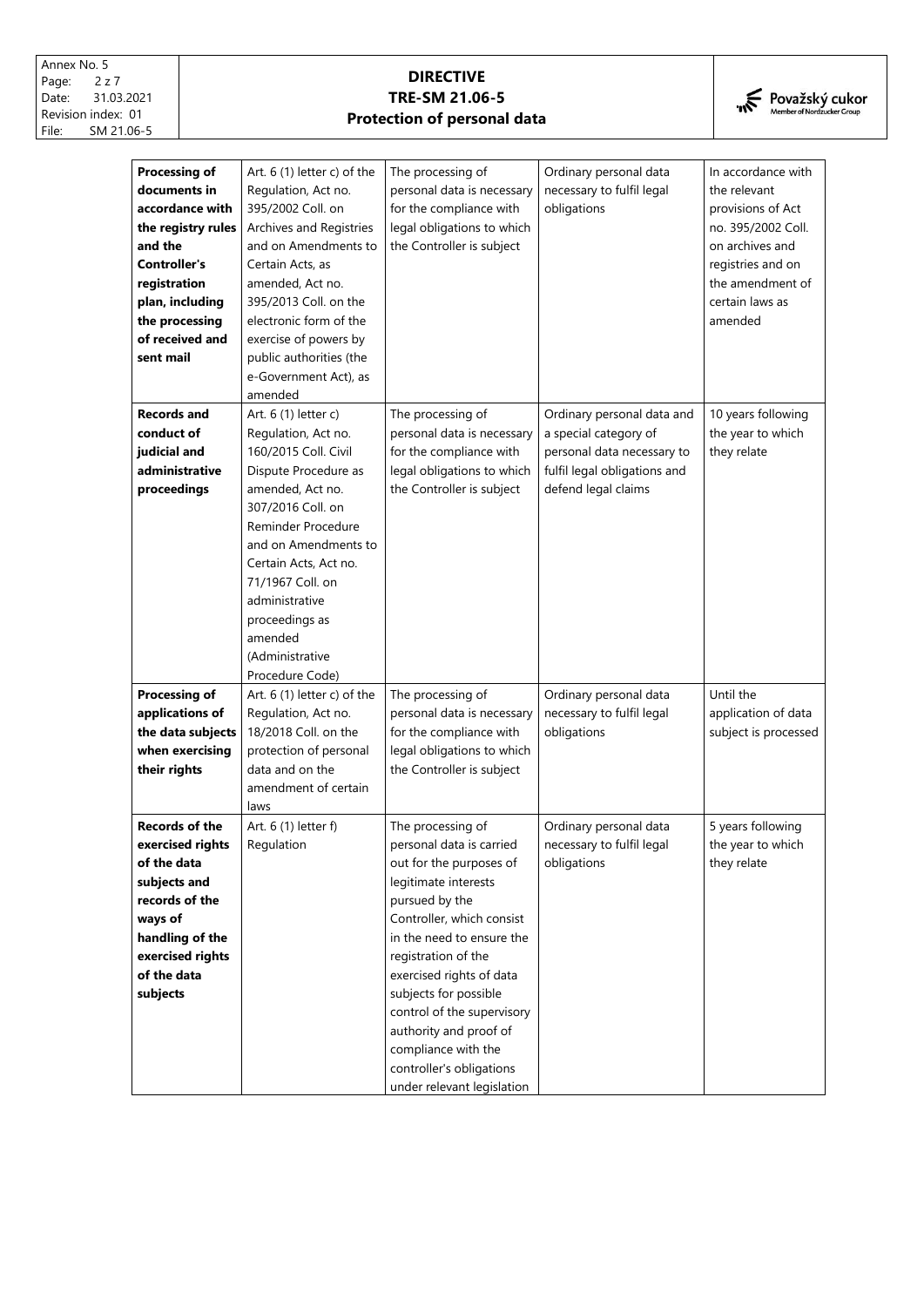

| <b>Transfer of</b>         | Art. 6 (1) letter f)        | The processing of                                      | Ordinary personal data    | During the            |
|----------------------------|-----------------------------|--------------------------------------------------------|---------------------------|-----------------------|
| personal data              | Regulation                  | personal data is carried                               | (name, surname, contact   | contractual           |
| within a group             |                             | out for the purposes of                                | data, employer)           | relationship with     |
| of companies for           |                             | legitimate interests                                   |                           | business partner,     |
| administrative             |                             | pursued by the                                         |                           | not more than 3       |
| purposes                   |                             | Controller, which lay in                               |                           | years after the       |
|                            |                             | the need to ensure the                                 |                           | termination of the    |
|                            |                             | necessary transfer of                                  |                           | or contractual        |
|                            |                             | information - and within                               |                           | relationship with     |
|                            |                             | them personal data within                              |                           | business partner      |
|                            |                             | the group of companies                                 |                           |                       |
|                            |                             | of which the controller is                             |                           |                       |
|                            |                             | a member for                                           |                           |                       |
|                            |                             | administrative purposes.                               |                           |                       |
|                            |                             | services of the                                        |                           |                       |
|                            |                             | Controller's client,                                   |                           |                       |
|                            |                             | performance of internal                                |                           |                       |
|                            |                             | controls, business activity                            |                           |                       |
|                            |                             | of the Controller,                                     |                           |                       |
|                            |                             | processing of the                                      |                           |                       |
|                            |                             | controller's accounting,                               |                           |                       |
|                            |                             | and information security                               |                           |                       |
|                            |                             | and information                                        |                           |                       |
|                            |                             | technology services                                    |                           |                       |
| <b>Fulfilment of the</b>   | Art. 6 (1) letter b) of the | The processing of                                      | Ordinary personal data    | During the duration   |
| contractual                | Regulation                  | personal data is                                       | necessary to fulfil       | of the contractual    |
| obligations of             |                             | performed during the                                   | contractual obligations   | relationship and      |
| the Controller             |                             | performance of the                                     |                           | after its termination |
| arising from               |                             | contract and during the                                |                           | until the full        |
| contracts                  |                             | execution of pre-                                      |                           | settlement of         |
| concluded with             |                             | contractual relations                                  |                           | contractual and       |
| natural persons            |                             |                                                        |                           | other claims arising  |
| (in particular the         |                             |                                                        |                           | from the              |
| processing of              |                             |                                                        |                           | contractual           |
| orders and the             |                             |                                                        |                           | relationship          |
| fulfilment of              |                             |                                                        |                           |                       |
| contracts,                 |                             |                                                        |                           |                       |
| including leases           |                             |                                                        |                           |                       |
| and activities             |                             |                                                        |                           |                       |
| related to the             |                             |                                                        |                           |                       |
| sale of company            |                             |                                                        |                           |                       |
| official vehicles)         |                             |                                                        |                           |                       |
| Records of                 | Art. 6 (1) letter f) of the | The processing of                                      | Ordinary personal data    | 5 years following     |
| suppliers,                 | Regulation                  | personal data is carried                               | (name, surname, telephone | the year in which     |
| customers and              |                             | out for the purposes of                                | contact, e-mail, position | the contract expired  |
| other business             |                             | legitimate interests                                   | and affiliation to the    |                       |
| partners (their            |                             | pursued by the<br>Controller, which is the             | company - business        |                       |
| contact persons            |                             |                                                        | partner)                  |                       |
|                            |                             | interest in the registration                           |                           |                       |
| representatives,           |                             | of business partners /                                 |                           |                       |
| if they are legal          |                             | contact persons of                                     |                           |                       |
| persons) in<br>contractual |                             | business partners in the<br>position of legal entities |                           |                       |
| relations                  |                             | for accounting purposes,                               |                           |                       |
|                            |                             | internal control and                                   |                           |                       |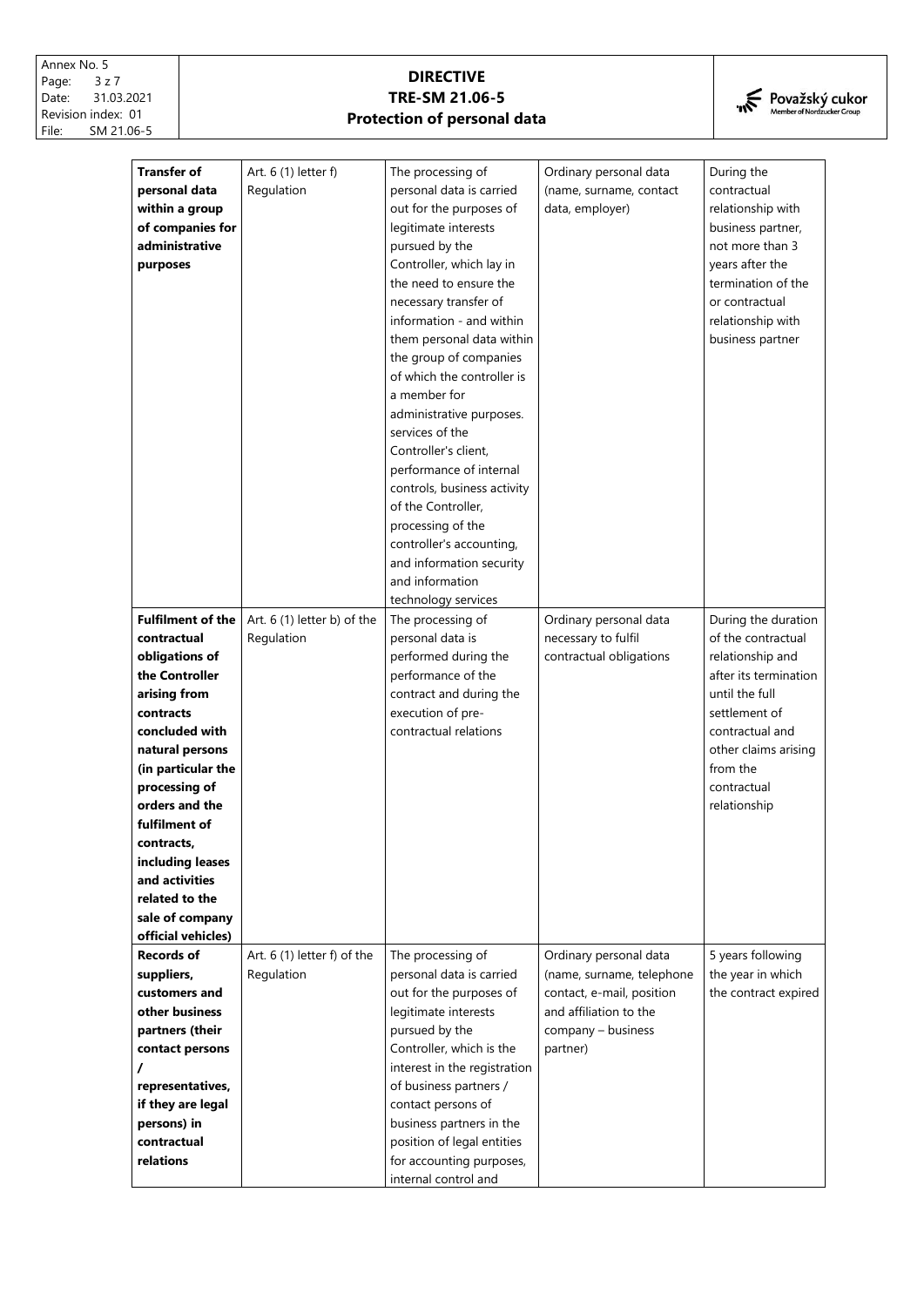

| <b>Conducting</b>                                                                                                                                                                                                                         | Art. $6(1)$ letter $f$ ) of the                                                                                                                               | enforcement of legal and<br>other claims arising from<br>concluded contracts with<br>legal persons<br>The processing of                                                                                                                                                        | Ordinary personal data                                                                                                                                                                                                                                                                                                                | During the duration                                                                                                                                                                                                                                                 |
|-------------------------------------------------------------------------------------------------------------------------------------------------------------------------------------------------------------------------------------------|---------------------------------------------------------------------------------------------------------------------------------------------------------------|--------------------------------------------------------------------------------------------------------------------------------------------------------------------------------------------------------------------------------------------------------------------------------|---------------------------------------------------------------------------------------------------------------------------------------------------------------------------------------------------------------------------------------------------------------------------------------------------------------------------------------|---------------------------------------------------------------------------------------------------------------------------------------------------------------------------------------------------------------------------------------------------------------------|
| business<br>communication<br>with<br>representatives<br>of business<br>partners - legal<br>entities                                                                                                                                       | Regulation                                                                                                                                                    | personal data is carried<br>out for the purposes of<br>legitimate interests<br>pursued by the<br>Controller, which consists<br>in the need to ensure and<br>agree on the conditions<br>and details of the<br>fulfilment of the<br>contractual obligations of<br>the Controller | (name, surname, telephone<br>contact, e-mail, position<br>and affiliation to the<br>organization)                                                                                                                                                                                                                                     | of the contractual<br>relationship with<br>business partner<br>and after its<br>termination until<br>the full settlement<br>of contractual and<br>other claims arising<br>from the<br>contractual<br>relationship with<br>the business<br>partner - legal<br>entity |
| <b>Verification of</b><br>the conditions<br>of employment<br>by service and<br>labour suppliers<br>in order to<br>assess whether<br>the service and<br>labour supplier<br>does not violate<br>the prohibition<br>of illegal<br>employment | Art. 6 (1) letter c)<br>Regulation, Act no.<br>82/2005 Coll. on Illegal<br>Work and Illegal<br>Employment and on<br>Amendments to Certain<br>Acts, as amended | The processing of<br>personal data is necessary<br>for the compliance with<br>legal obligations to which<br>the Controller is subject                                                                                                                                          | Personal data necessary for<br>the Controller to be able to<br>check whether the supplier<br>of services or works does<br>not violate the prohibition<br>of illegal employment<br>according to §7b par. 6 of<br>Act no. 82/2005 Coll. on<br>Illegal Work and Illegal<br>Employment and on<br>Amendments to Certain<br>Acts as amended | 5 years following<br>the year to which<br>they relate                                                                                                                                                                                                               |
| <b>Handling of</b><br>complaints and<br>keeping<br>prescribed<br>records related<br>to it                                                                                                                                                 | Art. 6 (1) letter c)<br>Regulation, Act no.<br>513/1991 Coll.<br>Commercial Code as<br>amended, Act no.<br>40/1694 Coll. Civil Code<br>as amended             | The processing of<br>personal data is necessary<br>for the compliance with<br>legal obligations to which<br>the Controller is subject                                                                                                                                          | Current personal data<br>necessary to fulfil legal<br>obligations                                                                                                                                                                                                                                                                     | 4 years following<br>the day of the<br>complaint, in the<br>case of compliant<br>submitted by<br>natural persons -<br>non-entrepreneurs<br>3 years following<br>the day of the<br>complaint                                                                         |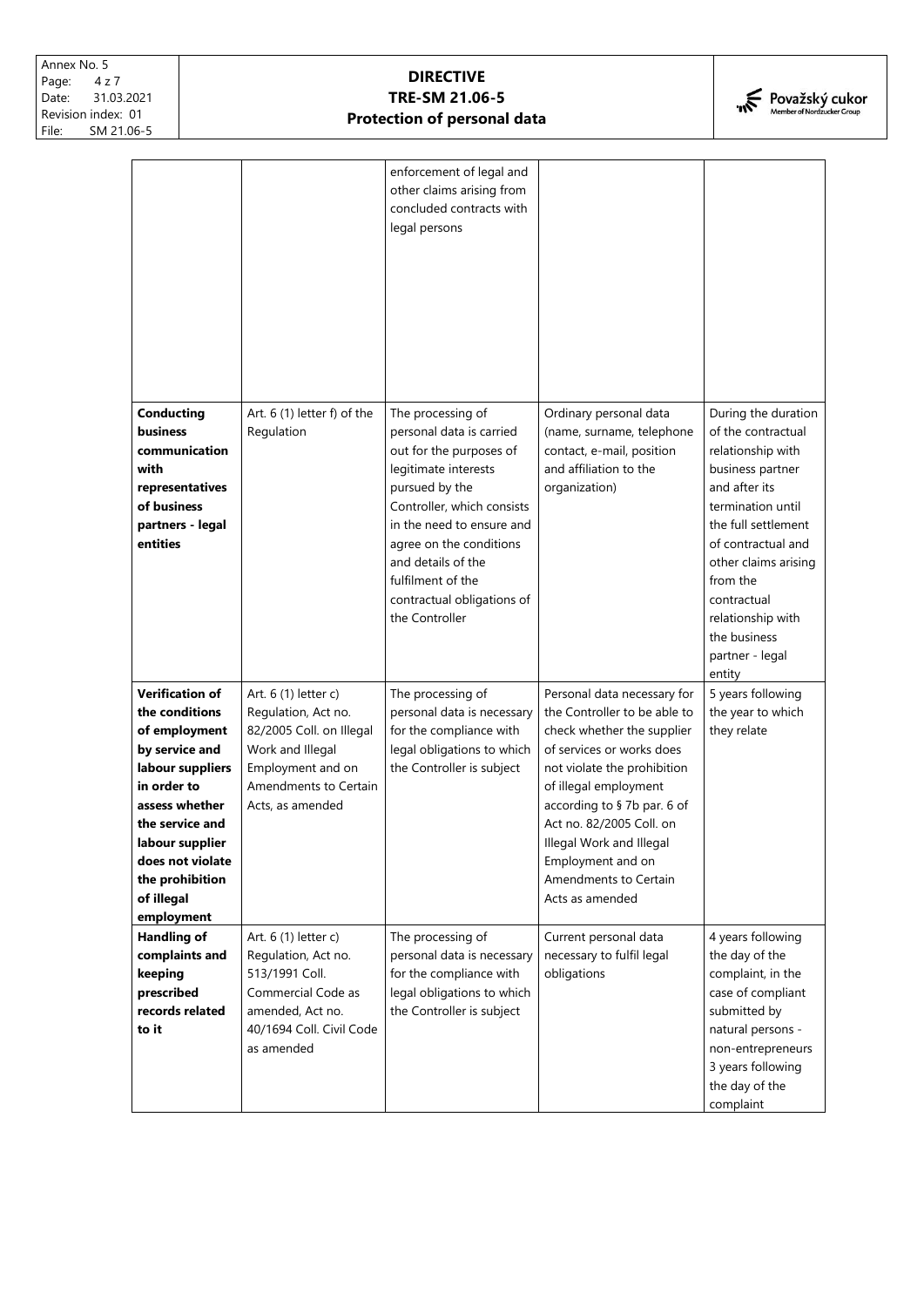

| <b>Taking of and</b><br>publication of<br>photographs of<br>the data subjects<br>on the<br><b>Controller's</b><br>promotional<br>materials and<br>other<br>communication<br>channels during<br>the Controller's<br>presentation<br>activities and<br>during<br>promotional or<br>corporate events<br>organized by the<br>Controller (e.g.<br>exhibitions,<br><b>Controller's</b><br>open doors<br>days, seminars<br>and training<br>events) | Art. 6 (1) letter a) of the<br>Regulation | The processing of<br>personal data is carried<br>out on the bases of the<br>consent granted by the<br>data subject | Photography                                                                                                                                                    | 5 years from the<br>date of the consent<br>or until its<br>revocation,<br>whichever occurs<br>first                                                                                                                                                                    |
|---------------------------------------------------------------------------------------------------------------------------------------------------------------------------------------------------------------------------------------------------------------------------------------------------------------------------------------------------------------------------------------------------------------------------------------------|-------------------------------------------|--------------------------------------------------------------------------------------------------------------------|----------------------------------------------------------------------------------------------------------------------------------------------------------------|------------------------------------------------------------------------------------------------------------------------------------------------------------------------------------------------------------------------------------------------------------------------|
| <b>Organizing</b><br>competitions for<br>the public and<br>announcing the<br>winners                                                                                                                                                                                                                                                                                                                                                        | Art. 6 (1) letter a) of the<br>Regulation | The processing of<br>personal data is carried<br>out on the bases of the<br>consent granted by the<br>data subject | Ordinary personal data<br>within the meaning of the<br>competition statute, in<br>particular name, surname,<br>residential address /<br>correspondence address | 1 year following the<br>end of the year in<br>which the<br>competition took<br>place - winners of<br>the competition,<br>other participants<br>during the<br>competition and<br>the necessary time<br>after its end<br>(necessary for<br>deletion of personal<br>data) |

In relation to securing the personal data, the Controller has adopted internal documentation, in which adequate security measures are further specified. Security measures have been adopted in order to secure the processing of your personal data.

## **3. SOURCE OF THE PERSONAL DATA**

**The Controller obtains your personal data directly from you as a data subject, in case you provide the Controller with your personal data** (for example when you enter into a contract with the Controller or when you grant a consent to the Controller regarding your photos). **In some cases**, especially if a service is ordered from the Controller by a **business company or other entity of which you are a representative of or a contact person**, the source of your personal data is this entity.

If you do not provide the Controller with your personal data in some cases, the Controller would not be able to deliver the goods, enter into a contract with you and fulfil its other legal and contractual obligations.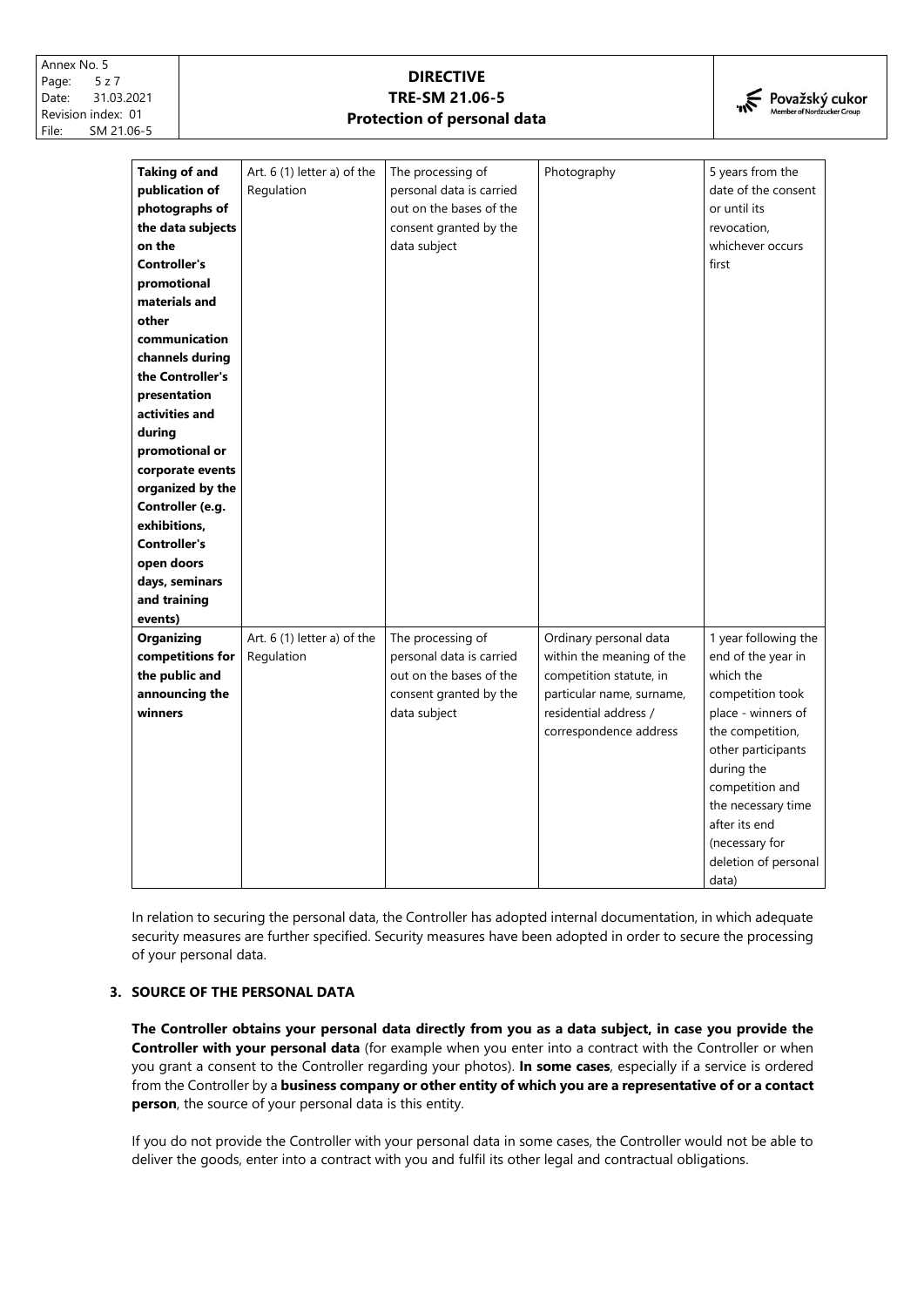### **4. TO WHOM THE CONTROLLER PROVIDES YOUR PERSONAL DATA?**

Your personal data may be in some cases provided to public authorities, which are entitled to process your personal data, e.g. to courts, law enforcement authorities or other inspection authorities.

Your personal data may also be provided to other companies (entities) in the Nordzucker Group, to the extent necessary for internal administrative purposes. This transfer is carried out on the basis of the legitimate interest of the Controller. When providing specific administrative services related to the provision of internal management systems and information recording systems in the field of IT security and support by the parent company Nordzucker AG (Germany), the parent company acts as an data processor and the transfer of your personal data is carried out on the basis of a concluded contract on the processing of personal data.

Other recipients of your personal data include, in some cases, law firms, executors, notaries, insurance companies or banks, which act as independent controllers.

#### **5. TRANSFER TO THIRD COUNTRIES AND INTERNATIONAL ORGANISATIONS AND PROFILING**

When processing your personal data, it is not transferred to third countries or international organizations.

### **6. HOW LONG DOES THE CONTROLLER STORE YOUR PERSONAL DATA?**

The Controller always stores personal data in accordance with the principle of minimization. This means that it processes personal data only during the period during which it is necessary to keep the personal data. After this period, the Controller will delete the personal data, unless otherwise provided by law. The specific retention periods are set by the Controller in its registration plan in accordance with the relevant legal regulations, as mentioned above, in the **table of purposes**.

The Controller will also provide you with more detailed information on the retention period of your personal data if you so request.

### **7. DOES THE CONTROLLER USE PROFILING AND AUTOMATED DECISION-MAKING?**

The Controller does not use profiling when processing your personal data and does not process personal data in any form of automated individual decision-making, in which your personal aspects would be evaluated.

#### **8. WHAT ARE YOUR RIGHTS IN RELATION TO PERSONAL DATA PROCESSING?**

As the data subject, your rights regarding the processing of your personal data are as follows:

| Your rights                                            |                                                             |
|--------------------------------------------------------|-------------------------------------------------------------|
|                                                        |                                                             |
| <b>Right of access</b> - You have the right to obtain  | <b>Right to rectification -</b> We take reasonable measures |
| a copy of the personal data which we hold about        | in order to ensure that the data which we hold about        |
| you, as well as the information on how we use your     | you are accurate, complete and up-to-date. In case the      |
| personal data. In most cases, your personal data will  | personal data we hold are inaccurate, incomplete or         |
| be provided to you by electronic means of              | outdated, we will modify, update or complete such           |
| communication, unless otherwise requested by           | personal data on basis of your request.                     |
| you.                                                   |                                                             |
| <b>Right to erasure</b> - Under certain circumstances, | Right to restriction of processing - You have also the      |
| you have the right to ask us to erase your personal    | right to ask us not to process your personal data. If you   |
| data, for example, if the personal data we have        | believe that the personal data we process about you         |
| obtained about you, are no longer necessary to         | are not accurate, that the processing is unlawful and       |
| fulfil the original purpose of processing or if you    | you request the restriction of their processing, that we    |